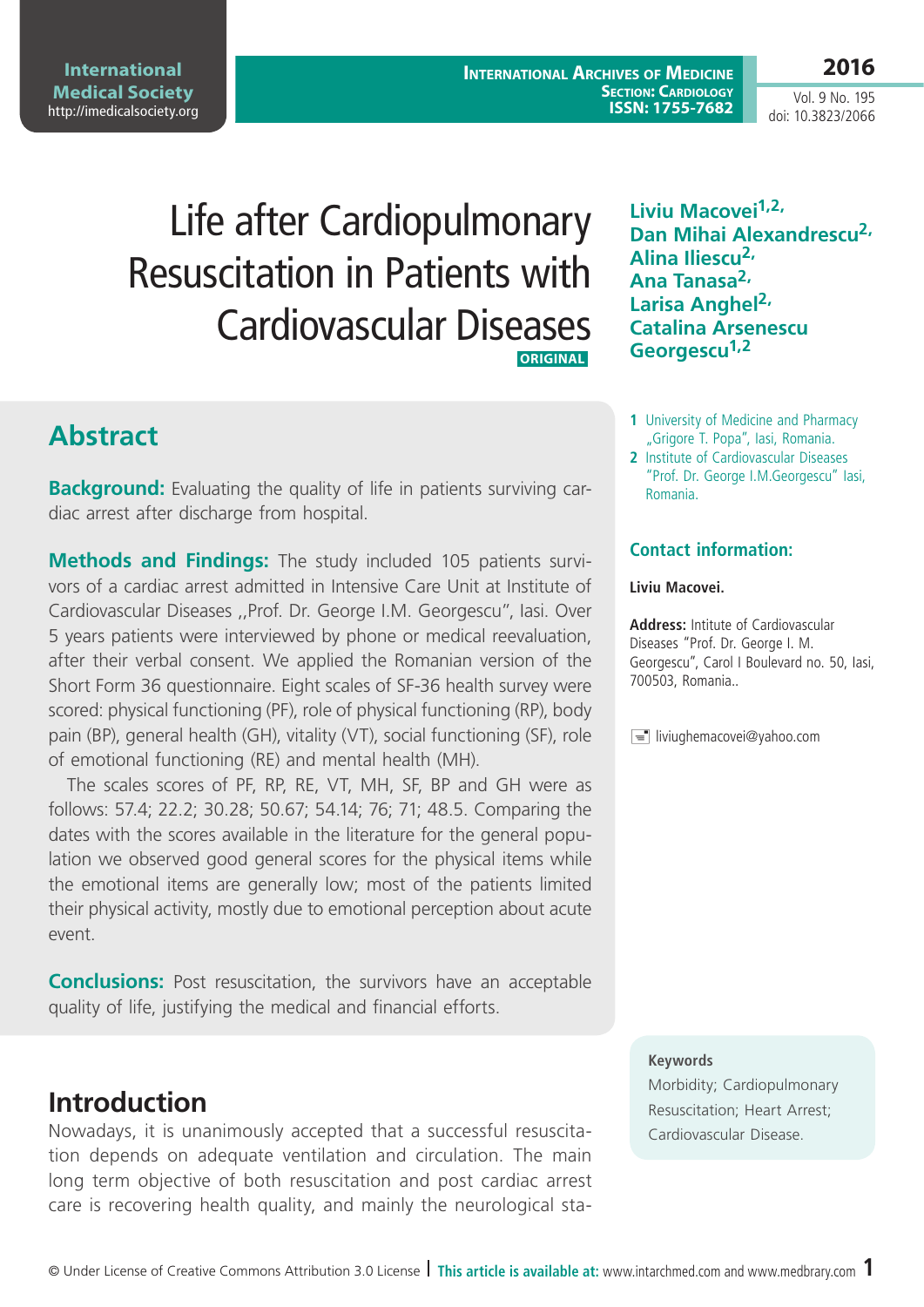**International Archives of Medicine SECTION: CARDIOLOGY ISSN: 1755-7682**

Vol. 9 No. 195 doi: 10.3823/2066

tus. Even if the patient's personal perception on his own health status could be the most appropiate instrument to evaluate a successful resuscitation, the evaluation of quality of life is not a part of actual clinical examination routine [1, 2]. Concerns have been expressed about an unacceptable quality of life, which wouldn't justify the medical efforts and the costs involved. In other words, a current dilemma in the medical world is generated by essential ethical aspects of cardiopulmonary resuscitation: autonomy, beneficence and futility. Are they respected and applied correctly? [3, 4] The question we posed is: what is the real quality of life of the survivors of a cardiac arrest after hospital discharge?

Of the 70 studies available, 46 concluded that the quality of life postresuscitation is mostly good, only 7 having negative conclusions and 17 being neutral, underlining the discrepancy between the good physical health and the poor quality of life due to cognitive and social status alterations. The cognitive impairment make the available questionnaires lack sensitivity and specificity, requiring specialist expertise. [3, 5]

Quality of life is difficult to assess. The modern concept of "health related quality of life" (HRQoL) derives of the World Health Organization definition of health, "a state of complete physical, mental and social well-being, not merely the absence of disease or infirmity". Quality of life includes three fundamental domains: biological, psychological and social functioning, influenced by a large number of variables, including personal perception. [3] The validated assessment tools for quality of life are either questionnaires (Health Utilities Index 3, Nottingham Health Profile, Everyday Life Questionnaire) and score systems allowing the comparison with representative control lots.

### **Aim**

The purpose of our paper was to evaluate quality of life in patients surviving a cardiac arrest, the

perceptions of the patient and family of the medical care and medical decisions and about the acute event.

# **Material and Methods**

In order to examine the real quality of life of cardiac arrest survivors after hospital discharge, we used the Short Form Questionnaire (SF-36), a validated health survey, developped and tested by New England Medical Center, adapted from Medical Outcomes Study Questionnaire, highlighting eight health scales: physical functioning (PF), role of physical functioning (RP), body pain (BP), general health (GH), vitality (VT), social functioning (SF), role of emotional functioning (RE) and mental health (MH). [6] SF-36 is useful to evaluate patients with single or multiple pathological conditions and to compare their health to general population health. The Romanian version was developped according to the internationally instructions accepted, under the supervision of New England Medical Center. Items are scored on a 0 to 100 range, a high score defining a favorable health state. Scores represent the percentage of total possible score achieved. [6-8]

105 survivors of a cardiac arrest, admitted to Institute of Cardiovascular Diseases "Prof. George I.M. Georgescu" Iaşi, in the Intensive Care Unit, over 5 years, were interviewed by phone or medical reevaluation after obtaining their verbal consent, right after or during the hospital stay. We applied the Romanian version of the Short Form 36 questionnaire. We used as inclusion criteria the following: age above 18, survivors of a cardiac arrest, the ability and accept of the patient to speak. The results were compared to a representative control lot (taken from the existing international studies). [3, 7, 9]

The study was approved by an institutional review committee and all the subjects gave verbal consent.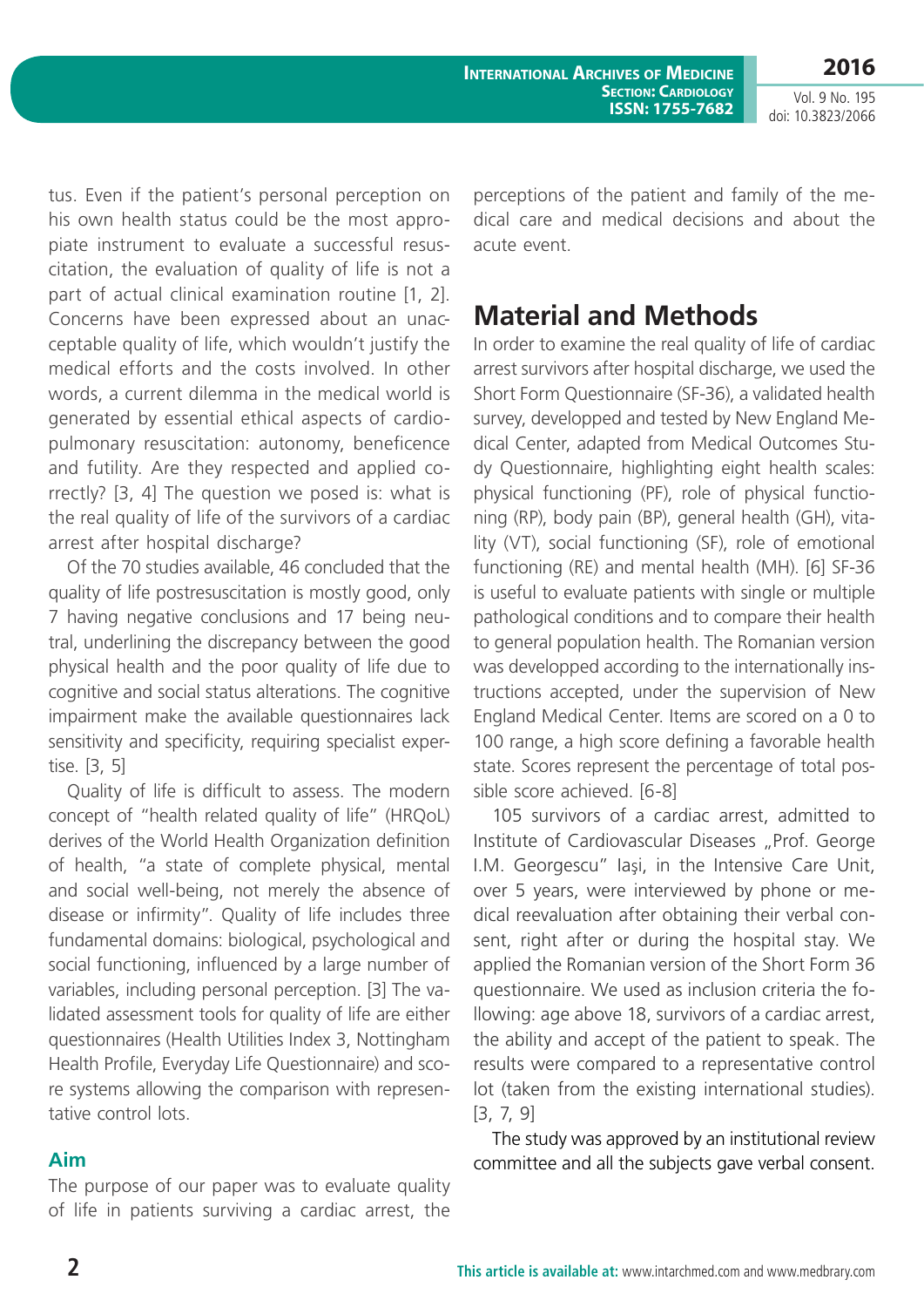Vol. 9 No. 195 doi: 10.3823/2066

# **Results**

Most of the patients included in our study had coronary artery disease (82, respectively 78%), 11 patients (10%) were diagnosed with total atrioventricular block, 12 patients (6%) presented malign ventricular arryhthmia due to hypertrophic obstructive cardiomyopathy, long QT syndrome or pulmonary tromboembolism. 5 patients had an implantable cardioverter-defibrillator.

The general scores obtained for every scale are detailed in **Table 1**.

| <b>Scale</b> | <b>Medium score</b> | <b>General population score</b> |
|--------------|---------------------|---------------------------------|
| PF           | 57.4                | 84.2                            |
| <b>RP</b>    | 22.2                | 81                              |
| <b>RE</b>    | 30.28               | 81.3                            |
| VT           | 50.67               | 60.9                            |
| <b>MH</b>    | 54.14               | 74.7                            |
| SF           | 76                  | 83.3                            |
| <b>BP</b>    | 71                  | 75.2                            |
| GH           | 48.5                | 72                              |

Table 1. Life quality postresuscitation scores.

On integrating patients responses, we observed significant limitation in physical activity, either due to the natural evolution of the main disease (e.g. severe cardiac failure) or due to emotional perception of the acute event  $($ "I was nearly dead"). The majority of patients limited the type, the level and the time for physical activity, not always symptomlimited but often due to lack of information about the safety of different types of physical activity or exaggerated anxiety (patients or their family). A further difficulty in interpreting the questionnaires was that the patients were asked to compare their present life situation with the quality of life they had prior the cardiac arrest, this leading to the negative responses given. The alternative to their current situation (if no resuscitation had been provided) would be death or severe neurological damage. [3, 9-11] Interesting, the patients included in rehabilitation programmes (a small percent), most of them educated people, or encouraged to come back to their proffessional activity had better scores for physical and emotional health.

The psychological impact of the near-death experience significantly affects the survivors' perception on their own life. [5] Most of the patients with low emotional scores had no familial or social support. Social isolation, depression, and anxiety cause physical activity limitation and mental disconfort, due to comparing their present situation to the years free of illness. [9, 10]

The majority of patients interviewed completely recovered their neurological function. There were 13 cases with persistent postanoxic neurological deficits, mostly cognitive impairment with memory deficits of different severity, personality changes, emotional lability or parapsychotic disorders. Patients with severe neurological impairment were not included in this study, not being able to communicate.

A factor with major impact on postresuscitation quality of life was the patient's age when the acute event occured. The general score and the emotional scores were superior in patients under 50 years old, most of them being socially reintegrated.

# **Discussion**

Cardiopulmonary resuscitation is performed most of the time in emergency, before the physician has the time to go through all the steps of a certain diagnosis (physical exam, laboratory findings, imaging studies). In this situation, because of the absence of a certain diagnosis and the correlations with short and long term prognosis after cardiopulmonary resuscitation, the options in front of some ethical problems are limited. Therefore, in order to evaluate ethically this decision, but also to maintain medical conscience, the physician should have an affirmative answer to these 3 questions, evaluated as a test: [1, 12]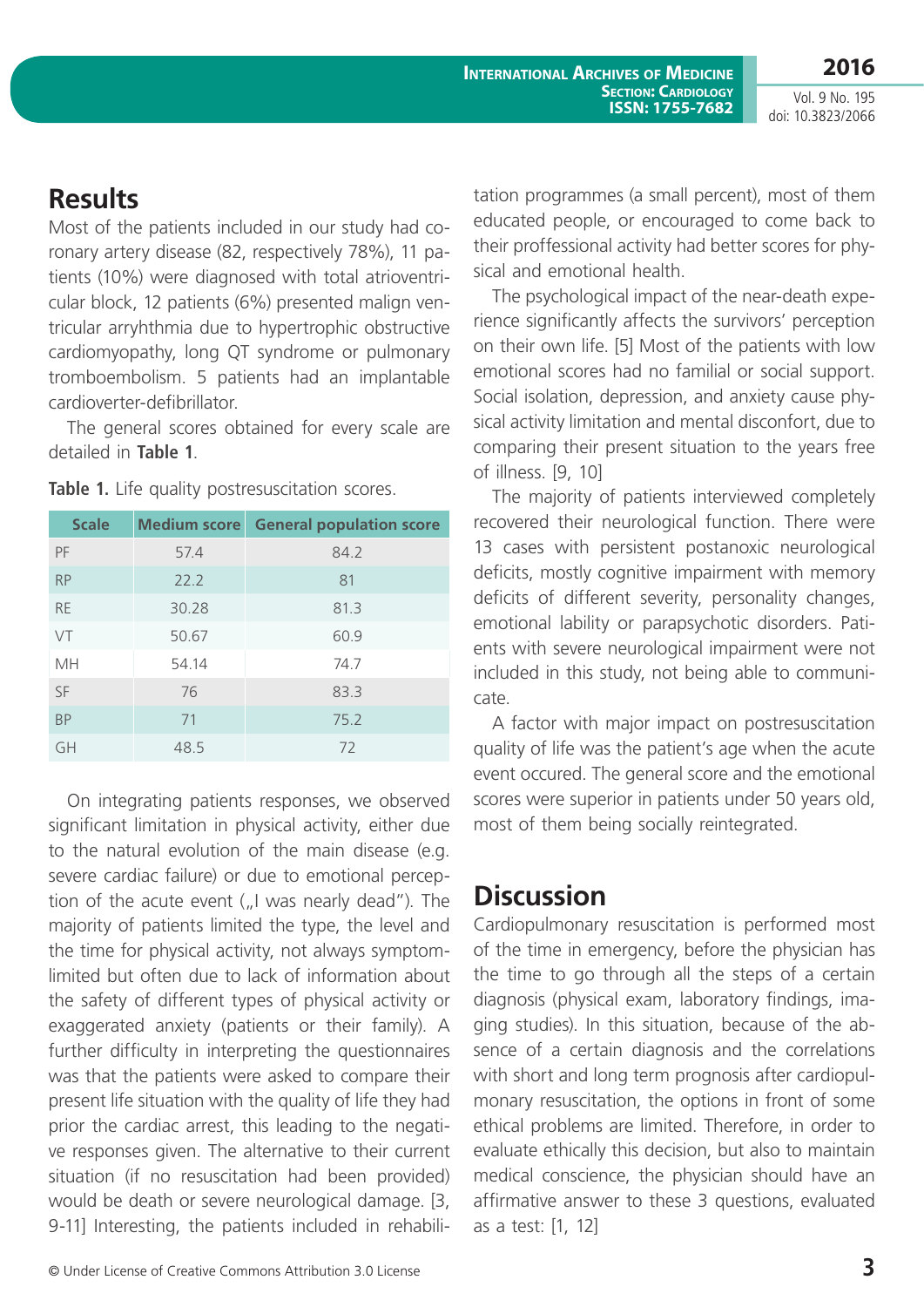Vol. 9 No. 195 doi: 10.3823/2066

- test of impartiality: would he agree to the same action applied to himself, in similar situation?
- test of universality: in the same circumstances, do all the physicians apply the same method?
- test of justification: is there a justification for these actions?

The key principles of ethics are referred to as autonomy, beneficence, non-maleficence, justice, dignity and honesty.

Autonomy is the right of the pacient to refuse or to accept any treatment. As a doctor, we are sometimes asked by people around us - family, friends, colleagues - not to "torture" them and let them die with dignity when they will be in a critical situation, like cardiopulmonary resuscitation,. Although most of the time we consider it "just words", we should take in account the legal and ethical problems that could ensue when the patient's autonomy principle is not well understood or applied. [12]

The right of the pacient to an informed decision should take precedence to the medical decision. Autonomy requires that the patient is informed, competent, free from any pressure. However, it is very difficult to apply this principle in an emergency, such as sudden cardiac arrest, when treatment must be applied in the absence of evidence of patient decision.13,14

In this regard, some countries adopted an advanced directive which clearly provides patient's choice in case of cardiopulmonary resuscitation, or designates a surrogate person to decide. For example, in the United States of America, the legal interruption of a life maintaining therapy can applied only if: [12]

- the surrogate person gives his/her consent;
- 2 physicians conclude that the disease is terminal;
- the patient is in a persistent vegetative state, documented by 2 doctors, one of them is a specialist in evaluating cognitive functions.

Beneficence, balancing risks for the patient's best interest, involves taking the decision between attempting, withholding or stopping the resuscitation. Doing no harm (or no further harm) is the principle that applies in obviously futile cases.

A major principle in the ethics of cardiopulmonary resuscitation is the one of qualitative and quantitative uselessness, a principle which concerns the quality and span of life after resuscitation. Otherwise put, it is considered that any intervention is useless if it is not followed by an increase lifetime and quality of life. The major criteria underlining the qualitative uselessness principle are: pre-existing pathology and post-resuscitation status.

Thereby, cardiopulmonary resuscitation should not be performed when chances of survival are null, or when the patient would survive but would lack the possibility of talking. [12, 15]

The principle of uselessness raises more ethical problems: [12]

- discrepancy in the evaluation of quality of life between physicians and survivors or their family;
- the quality of life is differently seen from a legal, cultural and religious point of view by survivors or by their family.

These aspects have created a medical and public debate which tries to answer to some key questions: [12]

- what is the estimated survival rate at which you don't start cardiopulmonary resuscitation?
- increasing survival with 1-2 months in patients with end-stage disease merits cardiopulmonary resuscitation?
- who decides what's futile: the physician, the patient, the family or a committee of experts?

Justice implies the concern and duty to equally distribute health resources to patients that need them. [13, 16, 17]

Dignity and honesty are essential principles of ethics. Patient have the right to be well informed transparently, the physician treating them disclosing conflicts of interests. [13, 16, 17]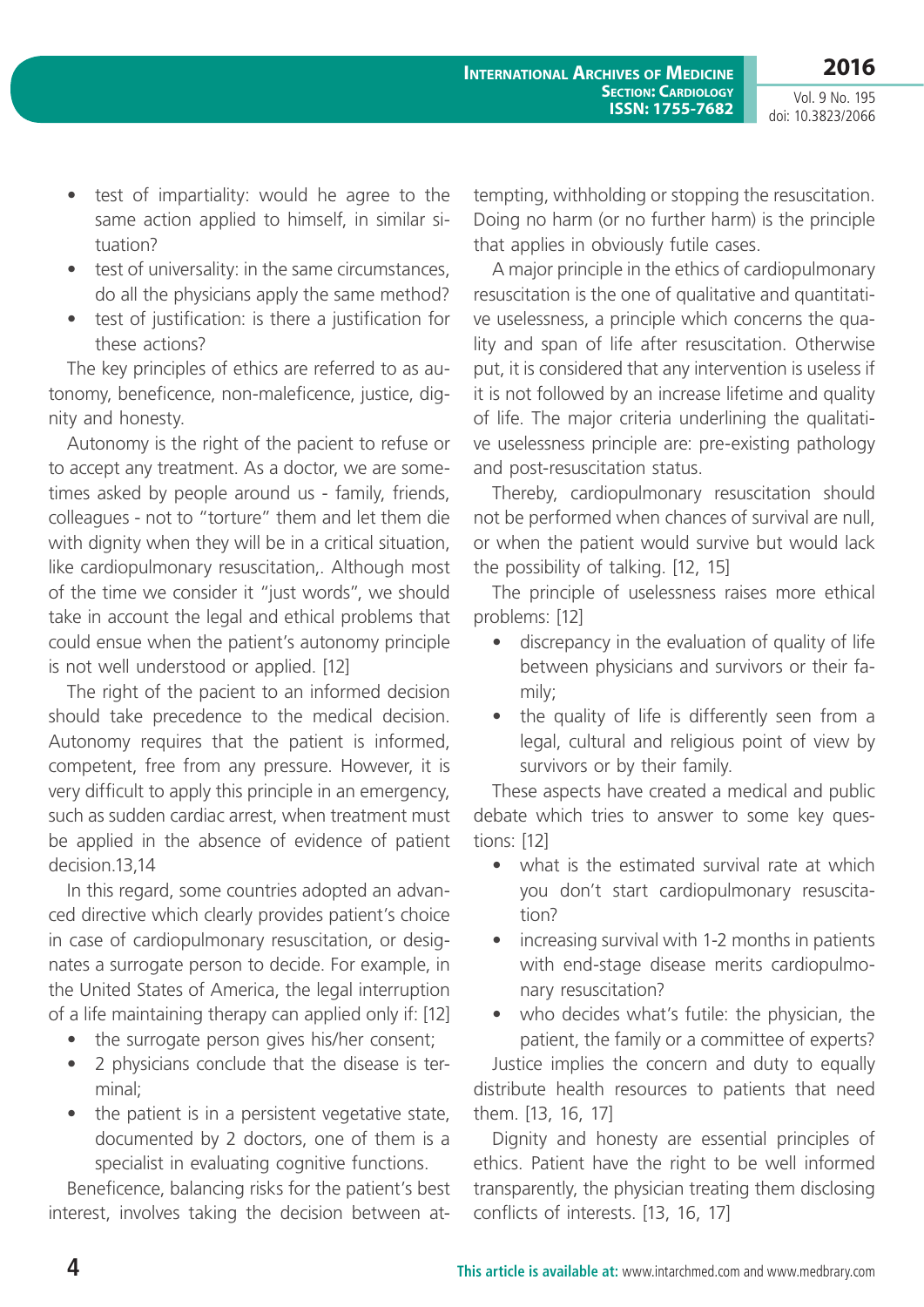**International Archives of Medicine SECTION: CARDIOLOGY ISSN: 1755-7682** **2016**

Vol. 9 No. 195 doi: 10.3823/2066

Resuscitation efforts are focused on unexpected cardiac arrest that should have been prevented. The decision on commencing the resuscitation should consider the patient's chance to a fair quality of life post-resuscitation. Death is inevitable in 70-98% of cases. Several studies concluded to an acceptable quality of life post-resuscitation. The clinician must inform the patient and treat the potential problems after a successful resuscitation: anxiety, depression, cognitive difficulties. [18-20]

In all cases, the doctor has to take the decision to start or stop resuscitation attempts, balancing the benefits, the risks and also the costs of the medical system. [21, 22]

Resuscitation is inappropriate in futile cases or against expressed wish of the patient.

This is a difficult point of discussion, due to the deficient legislation, although guidelines on do not resuscitate orders are recently available. The protocols differ for variable legislations, culture or local traditions. [13, 18, 19]

What are futile cases? Futility exists if the resuscitation will bring no benefit in terms of prolonging life of acceptable quality. This is an individual decision and there are still uncovered areas that allow subjective decisions: severe heart failure, severe respiratory compromise, major trauma, neurological deficits. [13, 17, 20] Age is frequently a factor of decision. The health provider will insist in resuscitating a child, due to emotional factors. However, high age means an association of multiple comorbidities, severely affecting the prognosis. [23-25]

The survivors of a cardiac arrest without neurological impairment have a good quality of life, although not as good as before the acute event, depending not only on physical parameters, but also on psychological markers such as depression and anxiety. Thus, the satisfactory long term prognosis, depending also on the severity of underlying illness, justify medical and financiary efforts. [11]

Although quality of life is rarely assessed as an important part of clinical examination and there aren't specific instruments to evaluate it, it remains one of the most important long term objectives for the patients surviving a cardiac arrest. The pharmacological treatment, and periodical medical examinations are insufficient, therefore we should also focus on adequate psychological, familial, social, or proffessional support, whenever needed. The doctor-patient relationship, informing the patient about his illness and encouraging the rehabilitation programmes remain important items to improve long term outcome. [26]

The literature on the subject does not offer many guidelines about the decision to end life, a complex multi-factorial decision, bringing in discussion individual, international, cultural, religious, socio-economic aspects and opinions. To make matters worse, often these difficult decisions are taken in the emergency room, without prior informing. This is when the principles of ethics become very useful in making the right choice. The 2010 resuscitation Guidelines, emitted by the European Council of Resuscitation, contains a special section for ethics. [13] Mostly, the decision has to be taken in the emergency department, in the absence of previous information of the patient and that's why ethical principles are extremely useful for doctors in establishing their medical behavior. On the other side, they are expected to provide a series of answers to ethical problems that autonomy, benefit or uselessness principle induce in the cardiopulmonary resuscitation. A careful medical analysis of the clinical-prognosis and ethical implications could remove the subjectivism and could complete the actual ethical guidelines in cardiopulmonary resuscitation. Also, we consider that the development of ethical guidelines in cardiopulmonary resuscitation is much needed, for the judgment of sensitive current problems and the existence in hospitals of some interdisciplinary ethical committee. Only in this way, in consensus with civil society, and with "medical art" and compassion, will we be able to take remedial and ethical action of cardiopulmo-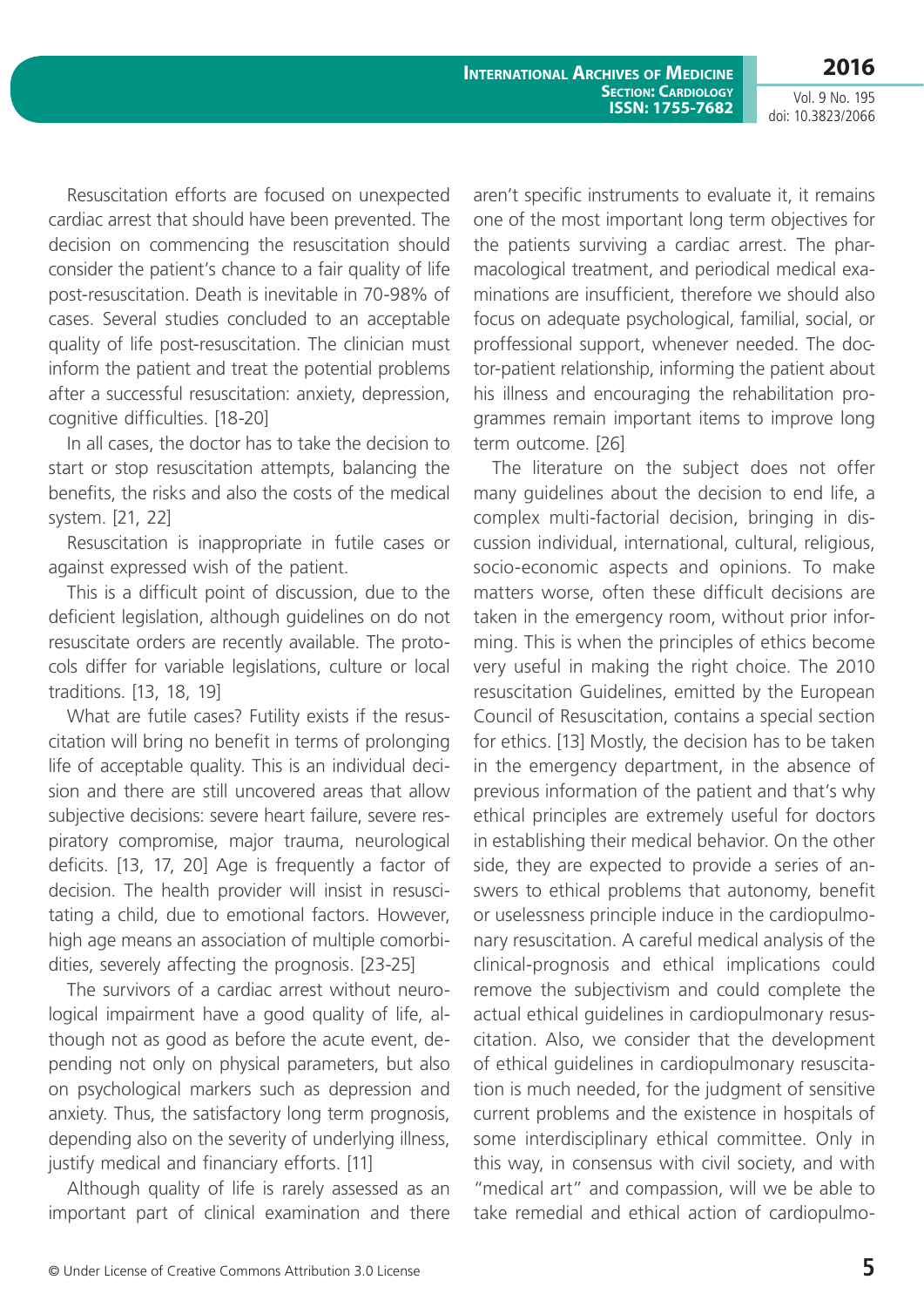Vol. 9 No. 195 doi: 10.3823/2066

nary resuscitation; we can prevent social isolation and increase quality of life post-resuscitation.

### **References**

- **1.** Colqueboun MC, Handley AJ, Evans TR. ABC of Resuscitation 5th ed. BMJ Publishing Group, 2004.
- **2.** Cimpoesu D, Rotariu I, Costache I, Petris A. Decizia "de a nu resuscita" (II). Etică şi lege în resuscitarea cardiopulmonară. Revista Română de Bioetică. 2012; 10(2): 29-41. Romanian
- **3.** Elliott JV, Rodgers LD, Brett JS. Systematic review of quality of life and other patient-centred outcomes after cardiac arrest survival. Resuscitation.2012;82: 247-56.
- **4.** Holm S, Jorgensen EO. Ethical issues in cardiopulmonary resuscitation. Resuscitation.2001; 50(2):135-9.
- **5.** Pearn J. Successful cardiopulmonary resuscitation outcome reviews. Resuscitation. 2004; 47: 311-16.
- **6.** Mc Horney CA, Ware JE, Raczek AE. The MOS 36-item short form health survey (SF-36)II. Psychometric and clinical test of validity in measuring physical and mental health constructs. Medical Care. 1993; 31(3):247-63.
- **7.** Stiell I, Nichol G, Wells G, De Maio V, Nesbitt L, Blackburn J et al. Health-Related Quality of Life Is Better for Cardiac Arrest Survivors Who Received Citizen Cardiopulmonary Resuscitation. Circulation.2003;108: 1939-44. doi:10.1161/01. CIR.0000095028.95929.B0
- **8.** Wachelder EM, Moulaert VT, van Heugten C, Verbuntb JA, Bekkers SC, Wade DT. Life after survival: Long-term daily functioning and quality of life after an out-of-hospital cardiac arrest. Resuscitation. 2009; 80: 517-22. doi:10.1016/j. resuscitation.2009.01.020
- **9.** Lundgren-Nilsson A, Rosen H, Hofgren C, Stibrant Sunnerhagen K. The first year after successful cardiac resuscitation: Function, activity, participation and quality of life. Resuscitation. 2005; 66: 285-89. doi: [http://dx.doi.org/10.1016/j.](http://dx.doi.org/10.1016/j.resuscitation.2005.04.001) [resuscitation.2005.04.001](http://dx.doi.org/10.1016/j.resuscitation.2005.04.001)
- **10.** Laua B, Kirkpatrick JN, Merchanta RM. Experiences of sudden cardiac arrest survivors regarding prognostication and advance care planning. Resuscitation.2005; 81: 982-86.
- **11.** Saner H, Borner-Rodriguez E, Kummer-Bangerter A, Schuppel R, von Planta M. Quality of life in long-term survivors of out-ofhospital cardiac arrest. Resuscitation. 2002; 53: 7 -13.
- **12.** Cardiopulmonary resuscitation guide in adult. Ethical issues in resuscitation. [http://www.cardioportal.ro/files/pdf/ghiduri/](http://www.cardioportal.ro/files/pdf/ghiduri/Ghid%20%de%20Resuscitare.pdf) [Ghid%20%de%20Resuscitare.pdf.](http://www.cardioportal.ro/files/pdf/ghiduri/Ghid%20%de%20Resuscitare.pdf) Romanian
- **13.** Lipperta FK, Raffayb V, Georgiouc M, Steend PA, Bossaert L. European Resuscitation Council Guidelines for Resuscitation 2010, Section 10. The ethics of resuscitation and end-of-life decisions. Resuscitation. 2010; 81: 1445-51.
- **14.** Association World Medical. Declaration of Helsinki Ethical principles for medical research involving human subjects adopted by the 18<sup>th</sup> WMA General Assembly Helsinki, Finland, June 1964 and amended at the 29th, 35th, 41st, 48th, 52nd, 55th and 59<sup>th</sup> WMA Assemblies. Helsinki: World Medical Association, 1964.
- **15.** Ethical Aspects of CPR and ECC. [http://circ.ahajournals.org/](http://circ.ahajournals.org/content/102/suppl1/I-12.full#sec-19) [content/102/suppl1/I-12.full#sec-19.](http://circ.ahajournals.org/content/102/suppl1/I-12.full#sec-19)
- **16.** Horsted TI, Rasmussen LS, Lippert FK, Nielsen SL. Outcome of out-of-hospital cardiac arrest-why do physicians withhold resuscitation attempts? Resuscitation. 2004;63:287-93. doi:10.1016/j.resuscitation.2004.05.005
- **17.** Morrison LJ, Visentin LM, Kiss A, Theriault R, Eby D, Vermeulen M et al. Validation of a rule for termination of resuscitation in out-of-hospital cardiac arrest. N Engl J Med. 2006; 355:478-87.
- **18.** Morrison LJ, Verbeek PR, Zhan C, Kiss A, Allan KS. Validation of a universal prehospital termination of resuscitation clinical prediction rule for advanced and basic life support providers. Resuscitation. 2009; 80:324-28. doi: 10.1016/j. resuscitation.2008.11.014. Epub 2009 Jan 15.
- **19.** Richman PB, Vadeboncoeur TF, Chikani V, Clark L, Bobrow BJ. Independent evaluation of an out-of-hospital termination of resuscitation(TOR) clinical decision rule. Acad Emerg Med. 2008; 15:517-21. doi: 10.1111/j.1553-2712.2008.00110.x.
- **20.** Skrifvars MB, Vayrynen T, Kuisma M, Castren M, Parr MJ, Silfverstople J et al. Comparison of Helsinki and European Resuscitation Council "do not attempt to resuscitate" guidelines, and a termination of resuscitation clinical prediction rule for out-of-hospital cardiac arrest patients found in asystole or pulseless electrical activity. Resuscitation. 2010; 81:679-84. doi: 10.1016/j.resuscitation.2010.01.033. Epub 2010 Apr 8.
- **21.** Fendler T, Li Y, Spertus JA, Chan PS. Defining the association of do-not-attempt-resuscitate orders with patients' likelihood of survival after in-hospital cardiac arrest. Circulation Cardiovasc Qual Outcomes. 2014; 7 Suppl 1:A3. circoutcomes.ahajournals. org/content/7/Suppl\_1/A3.abstract
- **22.** Young TJ, Perman S, Daeschler M, Kolansky D, Gaieski D, Kirkpatrick JN. Ethics of codes: provider perspectives on cardiopulmonary resuscitation duration. Circulation Cardiovasc Qual Outcomes. 2014; 7 Suppl 1: A187.
- **23.** Loertscher L, Reed DA, Bannon MP, Mueller PS. Cardiopulmonary Resuscitation and Do-Not-Resuscitate Orders: A Guide for Clinicians. JAMA.2010; 123: 4-9. doi: 10.1016/j. amjmed.2009.05.029.